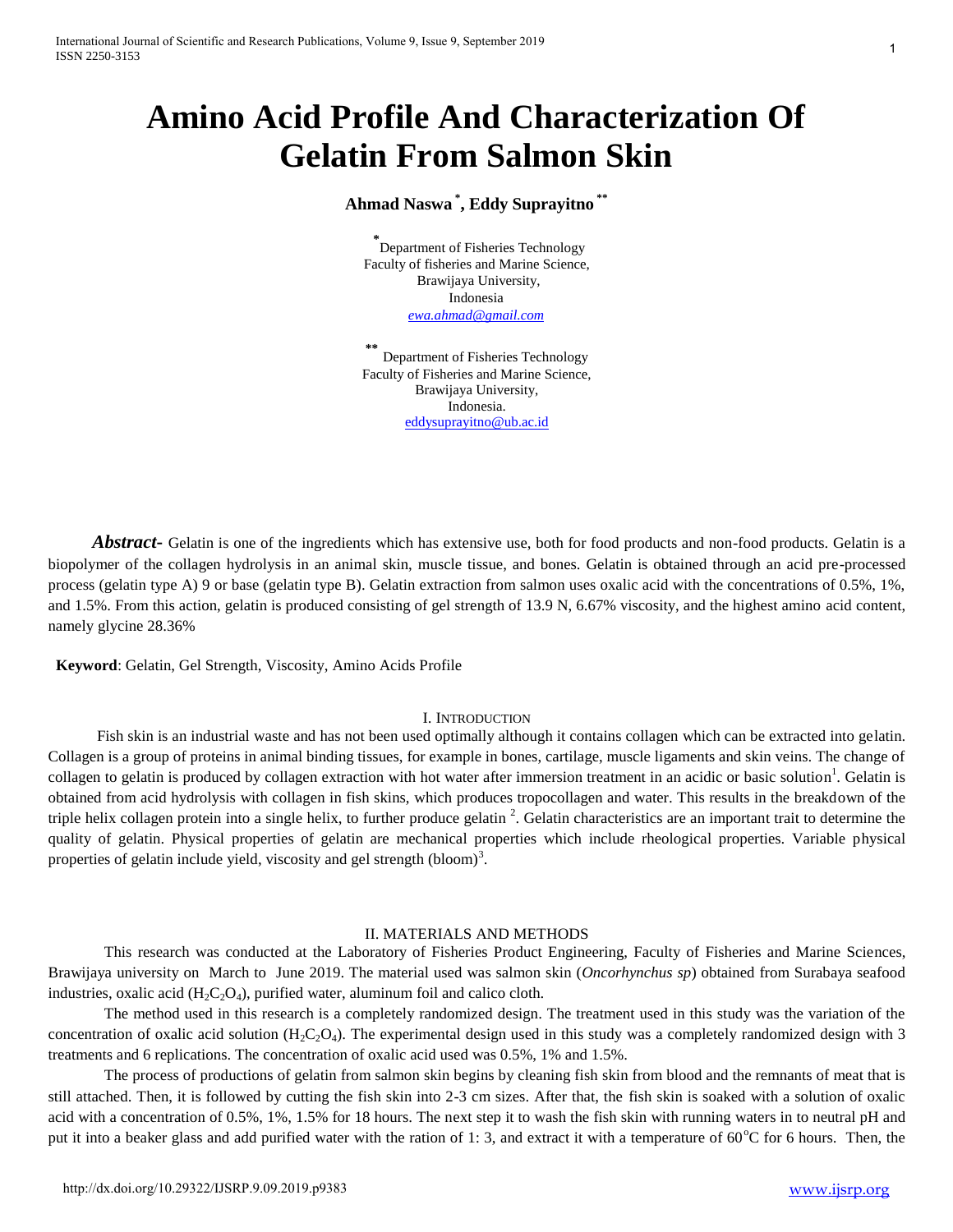International Journal of Scientific and Research Publications, Volume 9, Issue 9, September 2019 ISSN 2250-3153

gelatin liquid is filtered and dried using an oven at 50°C for 48 hours. Results were analyzed for the chemical physical characteristics of gelatin in the salmon skin.

#### III. RESULT

The results showed that higher levels of acid concentration increasing gel strength and viscosity to increase. The highest gel strength is 13.9 N and the highest viscosity is 6.67 cP at 1.5% oxalic acid concentration. While the lowest gel strength is 5.77N and the lowest viscosity is 4.0 cP at a concentration of 0.5%. The amino acid profile test results showed that the highest amino acid gelatin was Glycine at 28.36% and the lowest was L-Tyrosine at 0.33%.



**Figure 1. The Result of Gel Strength**



**Figure 2. The Result of Viscosity**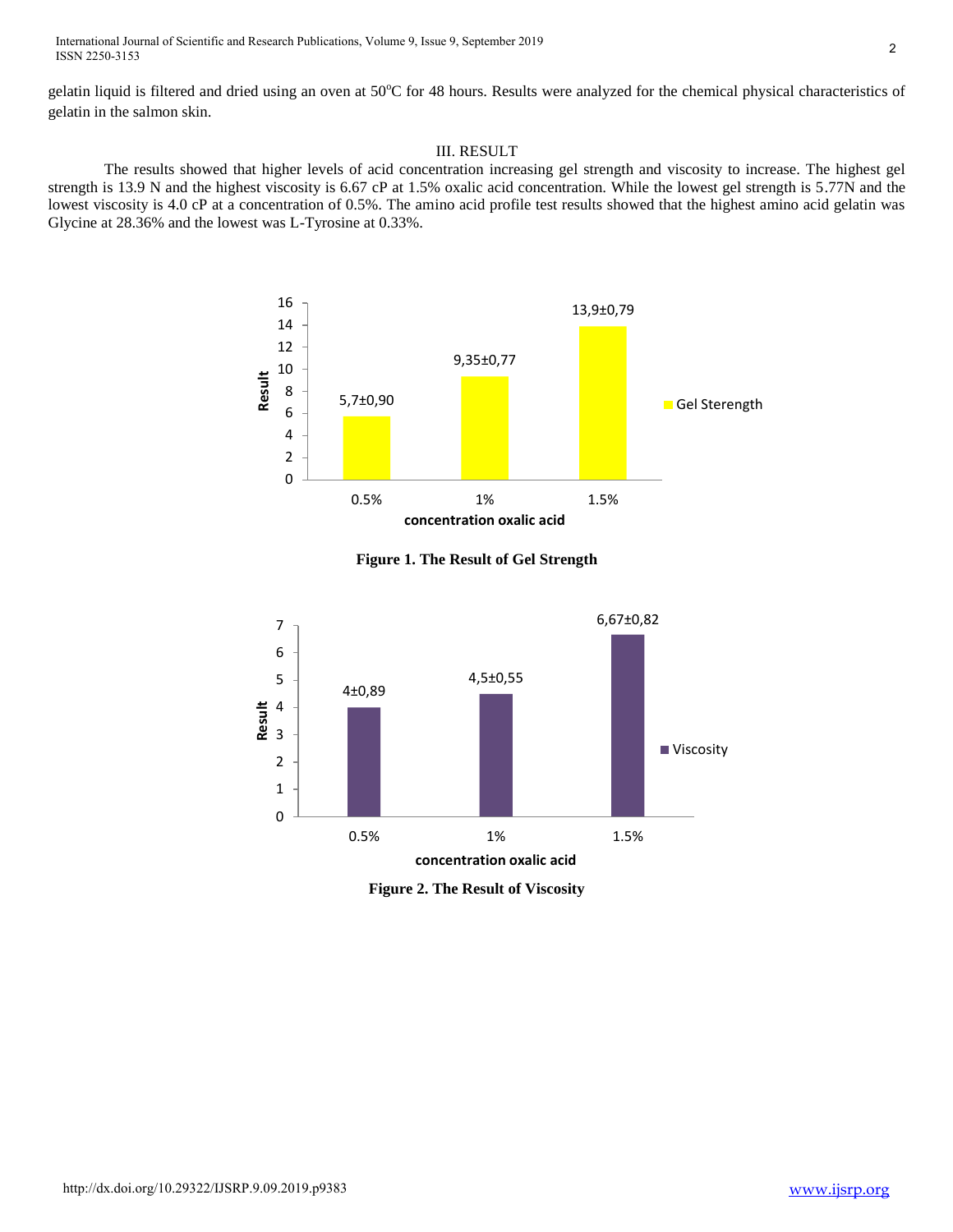| Table 1. Allillio Acid Florile<br>No. | <b>Parameter</b> | Unit | <b>Result</b> |
|---------------------------------------|------------------|------|---------------|
|                                       |                  |      |               |
| ı                                     | L-Serin          | $\%$ | 4,87          |
| 2                                     | L-Asam Glutamat  | $\%$ | 12,23         |
| 3                                     | L-Fenilalain     | %    | 2,36          |
| 4                                     | L-Isoleusin      | %    | 0,92          |
| 5                                     | L-Valin          | $\%$ | 2,85          |
| 6                                     | L-Alanin         | $\%$ | 10,73         |
| 7                                     | L-Arginin        | %    | 8,45          |
| 8                                     | Glisin           | %    | 28,36         |
| 9                                     | L-Lisin          | $\%$ | 4,58          |
| 10                                    | L-Asam Aspartat  | $\%$ | 6,39          |
| 11                                    | L-Leusin         | %    | 3,60          |
| 12                                    | L-Tirosin        | $\%$ | 0,33          |
| 13                                    | L-Prolin         | $\%$ | 14,98         |
| 14                                    | L-Threonin       | $\%$ | 2,71          |
| 15                                    | L-Histidin       | %    | 1,08          |

### Table 1. Amino Acid Profile

#### IV. DISCUSSION

Gel strength in the result of the research was obtained by the highest gel strength at a concentration of 1.5% of 13.9 N or 576.55g/ bloom. At a concentration of 1% of 9.35N or 394.37 g /bloom and 0.5% of 5.77 N or 250.63g /bloom, the gel strength value of the gelatin decreased due to differences in the concentration of oxalic acid used. The use of low acid concentrations was not able to completely hydrolyze collagen while high acid concentrations can cause continued hydrolysis<sup>4</sup>, the differences gel strength is value caused by the collagen hydrolysis process due to differences in the concentration of the solution used. The difference of concentration during hydrolysis caused in differences in the size of the collagen peptide chain. Certain concentrations are able to effectively convert collagen to gelatin. In this study, salmon skin gelatin (Oncorhynchus sp.) produced from immersion of oxalic acid concentration of 0.5%; 1% and 1.5% have met the standards according to GMIA (Gelatin Manufacturers Institute of America), and the British Standard with a minimum value of gel strength of 50-300 g / bloom. While the concentration of 1.5% and 1% is greater than GMIA. Based on the results of ANOVA, the gel strength of salmon skin gelatin obtained significantly different results ( $P \le 0.05$ ), therefore, it was concluded that the concentration of oxalic acid significantly affected the gel strength of salmon skin gelatin . Based on Tukey's further tests, the gel strength of salmon skin gelatin with a concentration of oxalic acid 0.5%, 1% and 1.5% results were significantly different and had an effect on other treatments

Viscosity is obtained from salmon skin gelatin with 1.5% oxalic acid concentration of 6.67 cP at 1% oxalic acid concentration of 4.5 cP and at a concentration of 0.5% of 4.0 cP  $<sup>6</sup>$  the high value of viscosity can be caused by the conversion of collagen to gelatin occurs</sup> optimally so that the polypeptide or oligopeptide amino chain formed is long and the viscosity is high. Based on ANOVA results, the viscosity of salmon skin gelatin obtained significantly different results (P <0.05) so that it was concluded that the concentration of oxalic acid significantly affected the viscosity strength of the skin of salmon fish. Based on Tukey's further test, the viscosity of salmon skin gelatin with oxalic acid concentration of 0.5%, 1% and 1.5% results were significantly different and had an effect on other treatments.

Amino acids with a treatment of 1.5% oxalic acid concentration showed that there were 15 amino acids contained in salmon gelatin (Oncorhynchus sp. Sp.), L-Serin at 4.87%; L- Glutamic Acid as much as 12.23%; L-Phenylalanine of 2.36%; L-Isoleucine at 0.92%; L-Valine of 2.85%; L-Alanin at 10.73%; L-Arginine of 8.45%; Glycine at 28.36%; L-Lysine 4.58%; L-Aspartic Acid by 6.39%; L-Leusin 3.60%; L-Tyrosine by 0.33%; L-Prolin of 14.98%; L-Theorine is 2.71% and L-Histidine of 1.08%. In the analysis of the essential amino acid profile, the highest results were obtained at 8.45% L-Arginine and the lowest at 0.92% L-Isoleucine. In the analysis of non-essential amino acid profile, the highest results were obtained by Glycine  $28.36\%$  and the lowest by L-Tyrosine 0.33%. <sup>7</sup>the amount of amino acids contained in gelatin is influenced by the type of solution used. Acid curing is known to have a stronger performance in breaking the intermolecular bonds of amino acid chains, thus allowing certain amino acid chains to undergo denaturation and dissolution processes until they are permanently damaged and have an impact on changes in the composition of the amino acids themselves